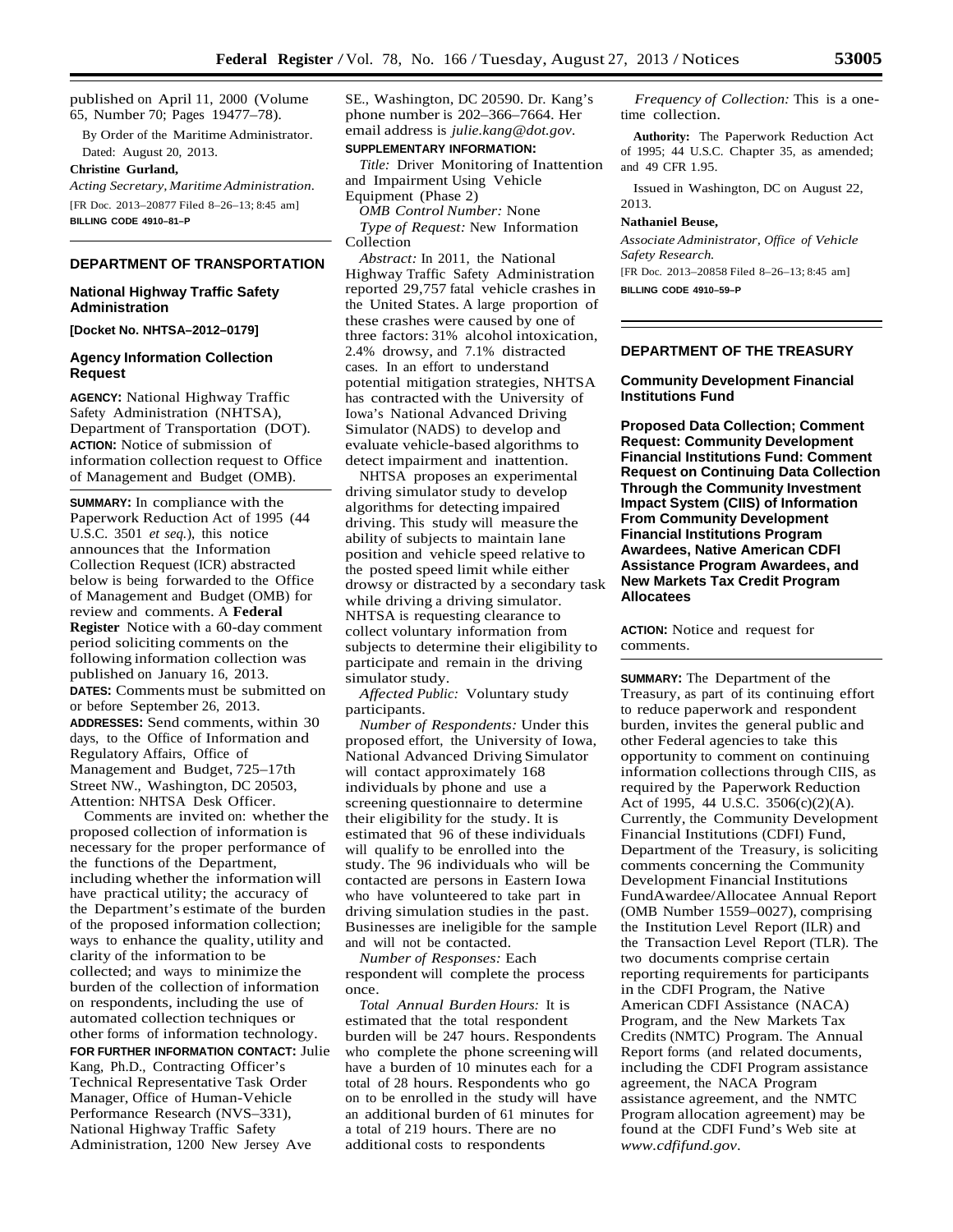**DATES:** Written comments must be received on or before October 28, 2013 to be assured of consideration.

**ADDRESSES:** All comments on the Annual CIIS Report must be submitted in writing and sent to Greg Bischak, Program Manager for Financial Strategies and Research, Community Development Financial Institutions Fund, U.S. Department of the Treasury, 1500 Pennsylvania Ave. NW., Washington, DC 20220, by email to *[cdfihelp@cdfi.treas.gov,](mailto:cdfihelp@cdfi.treas.gov)* or by facsimile to (202) 508–0083. Please note this is not a toll free number.

**FOR FURTHER INFORMATION CONTACT:** Greg Bischak, Program Manager for Financial Strategies and Research, Community Development Financial Institutions Fund, U.S. Department of the Treasury, 1500 Pennsylvania Ave. NW., Washington, DC 20220, by email to *[cdfihelp@cdfi.treas.gov,](mailto:cdfihelp@cdfi.treas.gov)* or by facsimile to (202) 508–0083. Please note this is not a toll free number.

## **SUPPLEMENTARY INFORMATION:**

*Title:* Comment Request on Continuing Collection of Information from Community Development Financial Institutions Program Awardees, Native American CDFI Assistance Program Awardees, and New Markets Tax Credit Program Allocatees. *OMB Number:* 1559–0027.

*Abstract:* The mission of the CDFI Fund is to expand the capacity of financial institutions to provide credit, capital and financial services to underserved populations and communities in the United States. The CDFI Fund's strategic goal is to improve the economic conditions of underserved communities by providing capital and technical assistance to CDFIs, capital to insured depository institutions, and NMTC allocations to Community Development Entities (CDEs), which provide credit, capital, financial services, and development services to these markets. The CDFI Fund certifies entities as CDFIs and/or CDEs.

Annual Reporting Requirements: The Annual Report consists of quantitative information at the institution and transaction levels for CDFIs and CDEs and is used to assess: (1) The awardee's/ allocatee's activities as detailed in its application materials; (2) the awardee's/ allocatee's approved use of the assistance; (3) the awardee's/allocatee's financial condition; (4) the socioeconomic characteristics of awardee's/ allocatee's borrowers/investees, loan and investment terms, repayment status, and community development outcomes; and (5) overall compliance with the terms and conditions of the assistance/

allocation agreement entered into by the CDFI Fund and the awardee/allocatee.

A CDFI Program awardee or a NACA Program awardee must submit an Annual Report that comprises several sections, depending on the program and the type of award. The specific components that comprise an awardee's Annual Report are set forth in the assistance agreement that the awardee enters into with the CDFI Fund in order to receive a CDFI Program or a NACA Program award. In summary:

1. A CDFI Program or NACA/NATA Program awardee that is a non-regulated entity and that receives Financial Assistance (FA) only must submit an Annual Report that comprises: (i) A Financial Report (Financial Statement) reviewed or audited by an independent certified public accountant; (ii) Single Audit A–133 (if applicable); (iii) an Institution Level Report (ILR) and a Transaction Level Report (TLR) (which include, among others, questions that measure the awardee's achievement of the Performance Goals and Measures set forth in its assistance agreement);(iv) a Uses of Financial Assistance and Matching Funds Report; and (v) an Explanation of Noncompliance (if applicable).

2. A CDFI Program or NACA Program awardee that is a regulated entity and that receives FA only must submit an Annual Report that comprises: (i) An ILR and a TLR; (ii) a Uses of Financial Assistance and Matching Funds Report; (iii) an Explanation of Noncompliance (if applicable); and (iv) a Single Audit A–133 (if applicable).

3. A CDFI Program or NACA Program awardee that receives an award from the CDFI Fund that is in the form of an equity investment must also submit a Shareholder Report.

4. A CDFI Program or NACA Program awardee that receives Technical Assistance (TA) must submit an Annual Report that comprises: (i) The documents set forth in either (1) or (2) above, as applicable, if the awardee also receives FA; (ii) Uses of Technical Assistance Report; and (iii) OMB form 269A (Financial Status Report), which can be found on the Web site at *[www.cdfifund.gov](http://www.cdfifund.gov/)*.

A NMTC Program allocatee must submit an Annual Report that comprises: (i) A financial statement that has been audited by an independent certified public accountant; (ii) an ILR (including the IRS Compliance Questions section), if the allocatee has issued any Qualified Equity Investments; and (iii) a TLR if the allocatee has issued any Qualified Low-Income Community Investments in the form of loans or investments. The

components that comprise an allocatee's Annual Report are set forth in the allocation agreement that the allocatee enters into with the CDFI Fund in order to receive a NMTC Program allocation.

*Current Action:* Extension.

*Type of review:* Renewal Annual Report, OMB 1559–0027.

*Affected Public:* Not-for-profit institutions, businesses or other forprofit institutions and tribal entities.

CDFI Awardees/NMTC Allocatees Estimated Burden

Estimated Number of Annual Respondents:

- CDFI Annual ILR only: 107 (TA 66, FA 41)
- CDFI Annual TLR and ILR: 245
- NMTC Annual Report: 303
- Burden per Report Type: • CDFI Program TA awardees
	- Estimated Time Burden: 22 hours • CDFI Program FA ILR only
	- awardees Estimated Time Burden: 32 hours
	- CDFI Program FA TLR/ILR awardees Estimated Time Burden: 100 hours
	- NMTC Program allocatees Estimated Time Burden: 65 hours
- Total Estimated Burden per Reporting Type:
	- CDFI Program TA reports: 1,452 hours
	- CDFI Program FA ILR only reports: 1,312 hours
	- CDFI Program FA TLR/ILR reports: 24,500 hours
	- NMTC Program CDE reports: 19,695 hours
- Estimated Total Annual Burden Hours = 46,959 hours

*Request For Comments:* Comments submitted in response to this notice will be summarized and/or included in the request for OMB approval. All comments will become a matter of public record. Comments are invited on all aspects of the information collections, but commentators may wish to focus particular attention on: (a) The cost for CDFIs and CDEs to operate and maintain the services/systems required to provide the required information; (b) ways to enhance the quality, utility, and clarity of the information to be collected; (c) whether the collection of information is necessary for the proper evaluation of the effectiveness and impact of the CDFI Fund's programs, including whether the information shall have practical utility; (d) the accuracy of the CDFI Fund's estimate of the burden of the collection of information; (e) ways to minimize the burden of the collection of information including through the use of technology, such as software for internal accounting and geocoding to